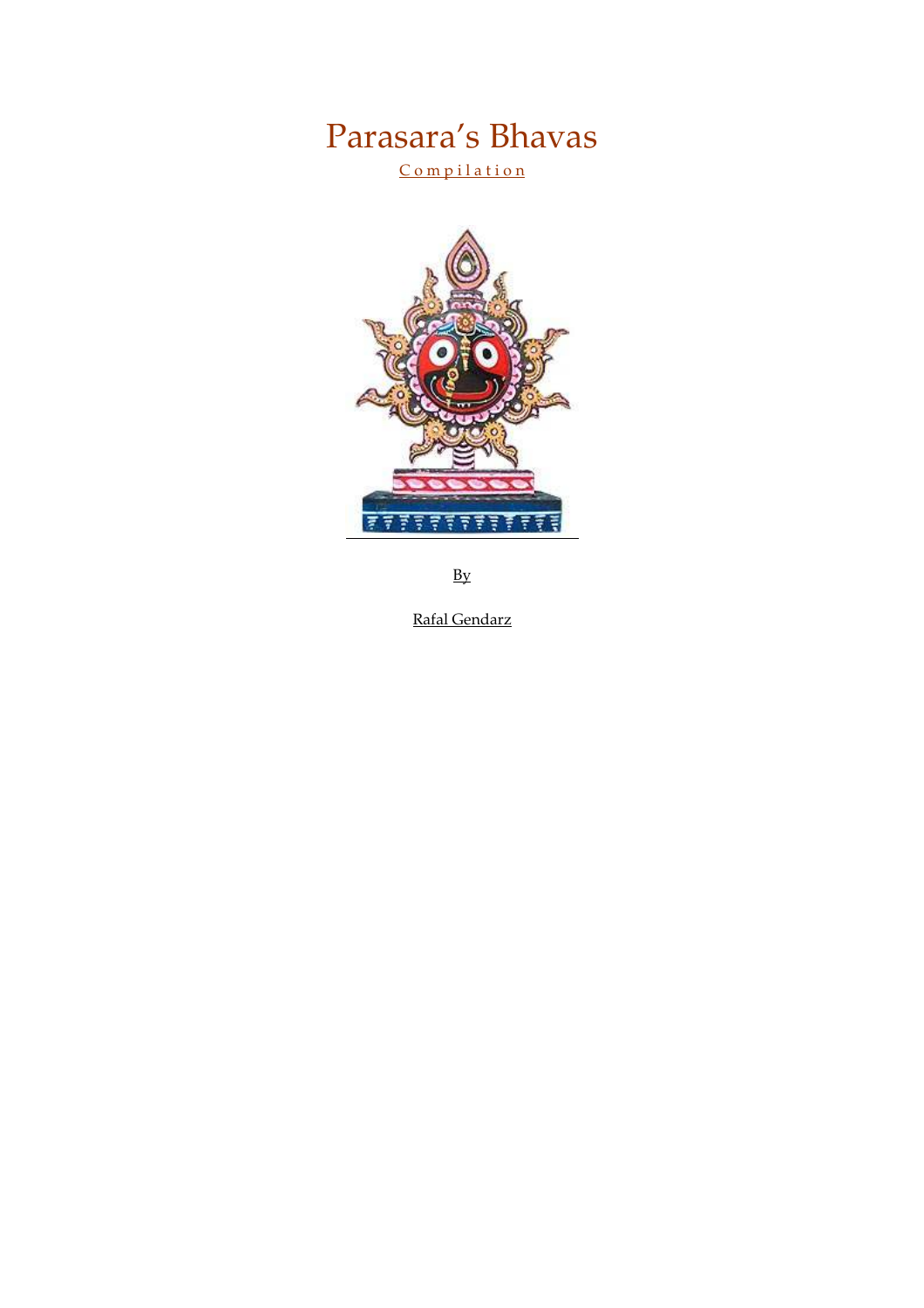## First house

- Physical well-being & diseases
	- $\circ$  LL with malefics or in  $6<sup>th</sup>/8<sup>th</sup>/12<sup>th</sup>$ , combustion, bad avastha bad
	- o Malefics aspects Lagna or Moon bad
	- o LL in Kendra / Kona good
	- o Benefics in Kendra / Kona destroy diseases
- **Appearance** 
	- o Handsome benefics in Lagna (also it adds physical comfort)
	- o Ugly malefics in Lagna
- LL / Mercury / Jupiter or Venus in Kendra / Kona longlived, wealthy, intelligent, favourite of a king
- Mercury / Jupiter or Venus in L with Moon or in Kendra royal marks
- Body will be like sign in Navamsa Lagna

#### Second house

- Wealth
	- $\circ$  2L in 2<sup>nd</sup> / Kendra / Kona promoter of wealth
	- o 2L in Dushtana loss of wealth
	- $\circ$  Benefic in 2<sup>nd</sup> give wealth opposite for malefics
	- $\circ$  Ju in 2<sup>nd</sup> or with Mars wealthy
	- $\circ$  Parivartana between 2<sup>nd</sup> and 11<sup>th</sup> or conjoin in Kendra/Kona wealth
	- o 2L in Kendra and 11L in Kona from Him or Jupiter conjoining/aspecting Venus wealthy
	- o 2L with benefic in good division
- Loss of wealth
	- $\circ$  2L with 11L in 6<sup>th</sup> & 2<sup>nd</sup> and 11<sup>th</sup> inflenced by malefics poor
	- o 2L and 11L combust and with malefics penurious from birth and has to beg
	- $\circ$  2L and 11L are in Dushtana and Mars in 11<sup>th</sup> and Rahu in  $2<sup>nd</sup>$  loss of wealth due to royal punishment
	- o Jupiter in 11<sup>th</sup> & Venus in 2<sup>nd</sup> & 2L with benefic & 12H with benefics expenses on religious ground
- Well-wisher
	- o 2L own / exalted
- Eyes
	- o 2L strong beatiful, in Dushtana defective
	- o 2L with Venus and in exalted Navamsa or in Venus Rasi influenced by LL squint in his eye
- Liar
	- o 2L with malefic and 2H also has malefic liar
- Popular and famous
	- o 2L good avastha with Jupiter popular and famous
- Speech
	- o Jupiter and 2L in Dushtana bereft of speech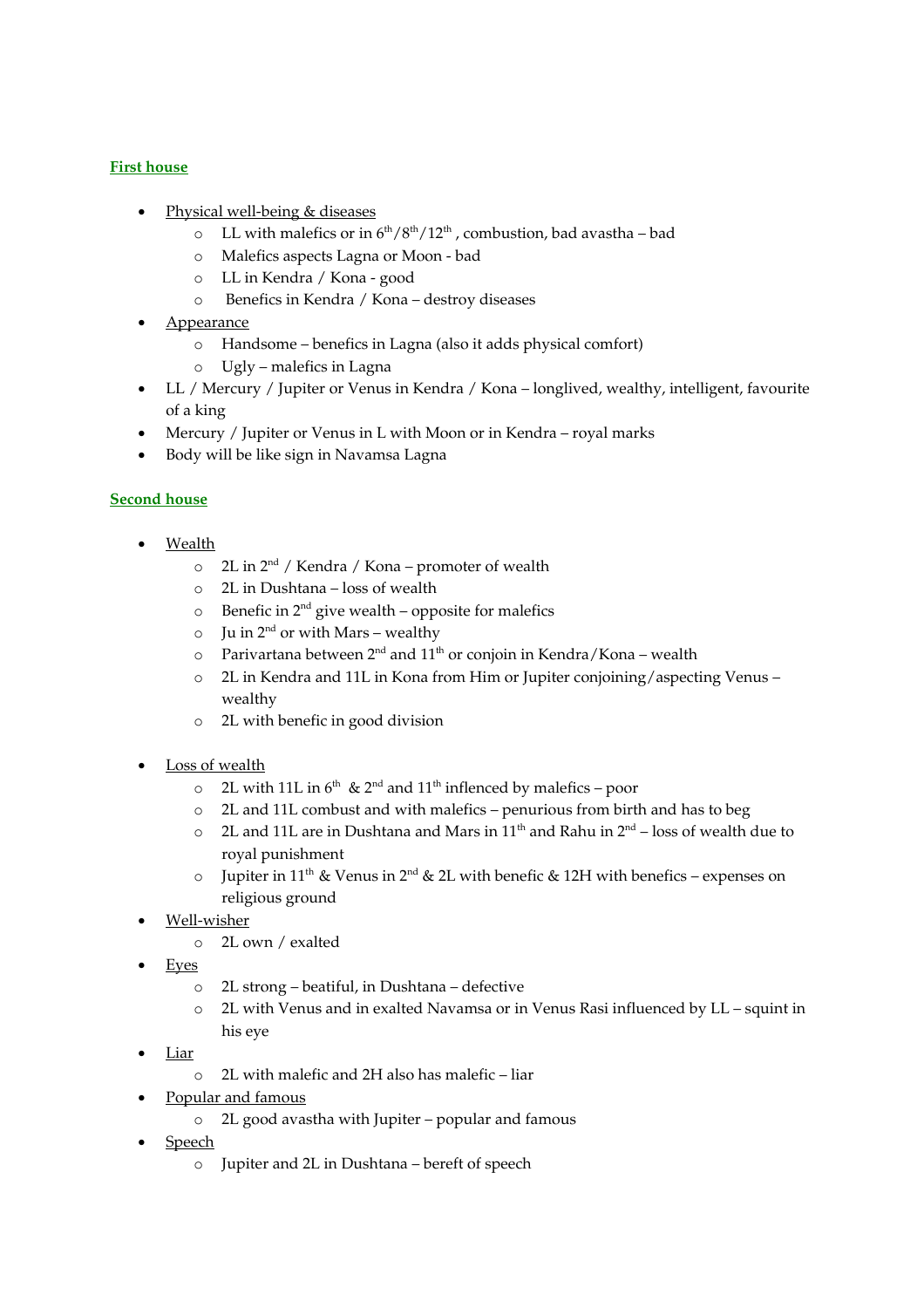## Third house

- **Courage** 
	- o 3H influenced by benefics
- Younger brother
	- o 3H infuenced by benefics
	- o Mars influence 3H
- Destruction of brothers
	- o 3L & Mars with Malefics or in evil Rasi
- Female influence in 3H gives sisters and opposite for opposite

## Forth house

- General
	- o 4L in own/exalted Rasi , Amsa comforts of lands, conveyances, houses & musical instruments
- **Hapiness** 
	- o 4L in 4H with LL aspected by benefic
- **Relatives** 
	- o 4L benefic aspected by benefic & Mercury in L
- Mother
	- o Benefic in 4H and 4L in good avastha long life of mother
	- o 4L and Venus in Kendra / Kona and Mercury in exaltation hapiness of mother

#### Fifth house

- o Sons
	- o LL with 5L in 5H or in Kendra/Kona hapiness through son
	- o 5L in Dushtana lack of sun
	- o 5L combust / conjuct malefics and weak no son, or if born then quickly dies.
	- o 5L in 6H and LL with Mars first child die and wife become sterile
	- o 5L debilitated in Dushtana & Mercury in 5H native wife will be sterile after one child
	- o 5L debilitated and Saturn and Mercury in 5H sterile after first child
	- o 9L in 5H and 5L is debilitated & Mercury and Ketu are in 5H son after great ordeal
	- o 5L in Dushtana or bad avastha, 5H with malefic son after great ordeal
	- o Mercury or Saturn Rasi in 5H and influence of Saturn and Mandi adopted sons
	- o 5H aspected by strong Mercury / Jupiter and Venus and 5L strong many children
	- o 5L with Moon in Drekkana of Moon only daughters
- o Indulging in mean deeds
	- o 3 or 4 Malefics in 5H without benefic influence and 5L debilitated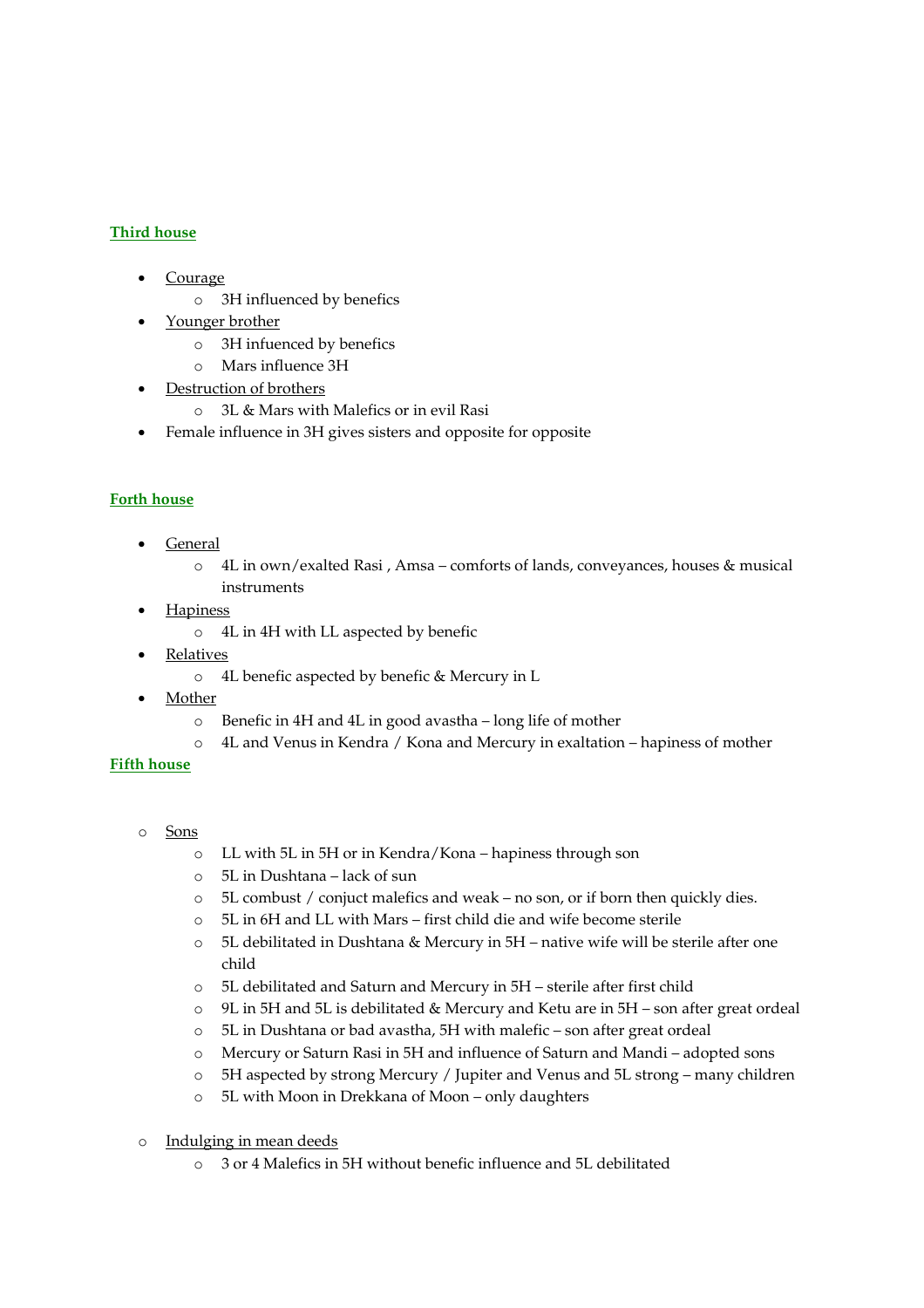#### **Sixth house**

- o Kalapurusha limb afflicted
	- o When 6L in 6H, L or 8H
- o Relative
	- o We see at the houses (for example 9L in 6 brings disease to father) lorded by Graha in  $6^{\text{th}}$  or  $8^{\text{th}}$ 
		- Sun head
		- Moon mouth
		- Mars neck
		- Mercury navel
		- Jupiter nose
		- Venus eyes
		- Saturn foot
		- Nodes stomach

#### o LL in Rasi of Mars or Mercury aspected by Mercury – ulcer on face

| <b>Disease</b>          | Yoga                                   |
|-------------------------|----------------------------------------|
| Leprosy                 | LL Mars or Mercury with Moon, Rahu and |
|                         | Saturn                                 |
| White leprosy           | LL not in Lagna, Moon and Rahu in L,   |
| <b>Black leprosy</b>    | Rahu with Saturn                       |
| Red leprosy             | Rahu with Mars                         |
| Yoga                    | <b>Disease</b>                         |
|                         |                                        |
| 6L and 8L in L with Sun | Jawarganda, acute fever                |
| With Mars               | Tumour, ulcer by weapon                |
| With Mercury            | <b>Bilious</b> disease                 |
| With Jupiter            | No disease                             |
| With Venus              | Through females                        |
| With Saturn             | Windy diseases                         |
| With Rahu               | Injury cause by violence of Chandala   |
| With Ketu               | Navel disease                          |

o Own son became enemy

 $\circ$  5L in 6<sup>th</sup> and 6L with Jupiter & 12L in L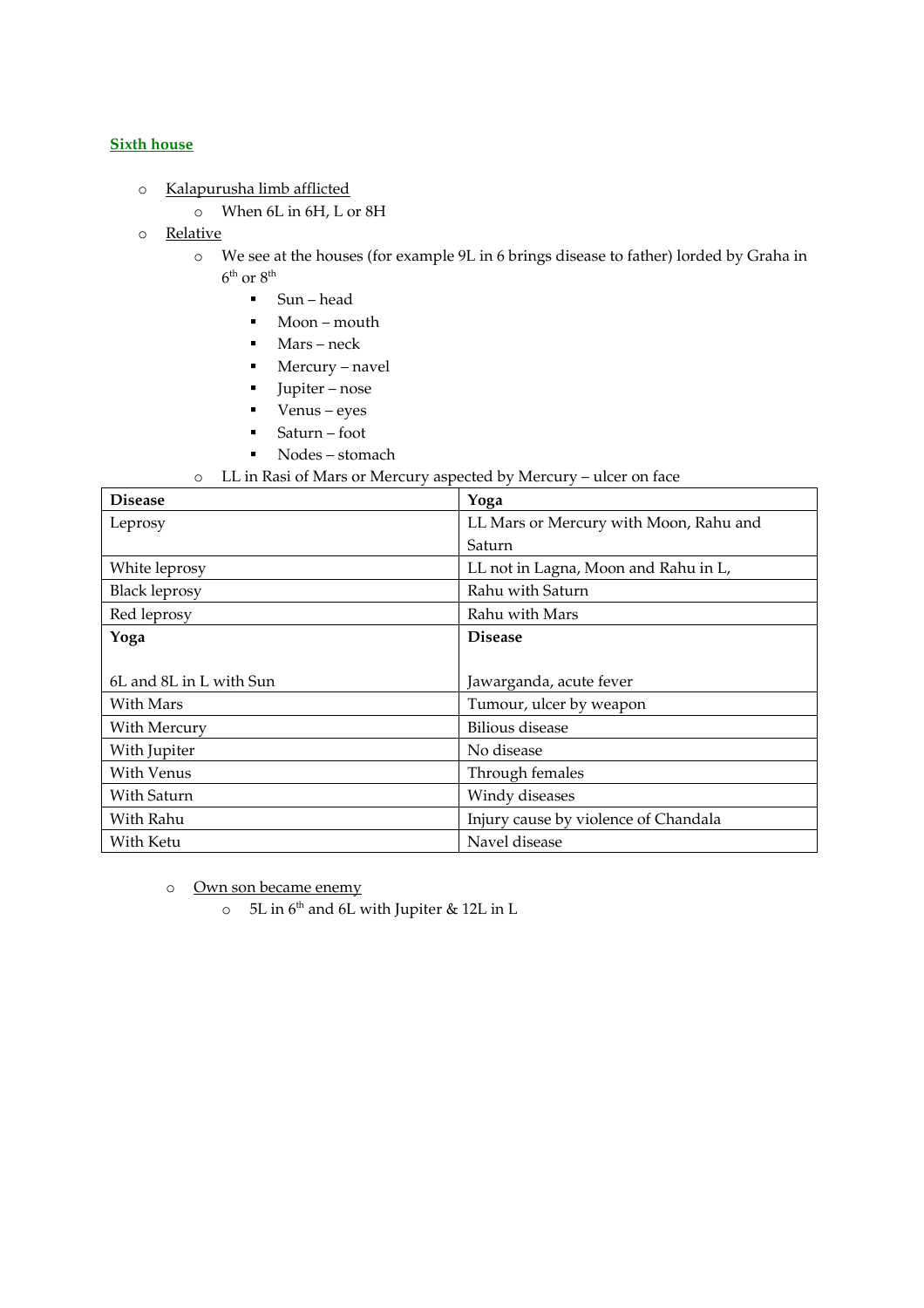## Seventh house

- o Sick wife
	- o 7L in Dushtana not in good avastha
- o Lusty
	- $\circ$  Venus in  $7<sup>th</sup>$
- o Death of wife
	- o Venus with malefic
- o Wealthy, honourable, happy, fortunate
	- o 7L strong influenced by benefic
- o Sickly and many wives
	- o 7L weak or combust
- o Many wives
	- o 7L in Saturn / Venus Rasi aspected by benefic
	- o 7L exalted

| Graha in 7 <sup>th</sup> | Indication                                   |
|--------------------------|----------------------------------------------|
| Sun                      | Company of barren woman                      |
| Moon                     | Woman of nature of a Rasi in 7 <sup>th</sup> |
| Mars                     | Girl with menses, barren                     |
| Mercury                  | Low caste woman, or from Vaisya community    |
| Jupiter                  | Brahmin or pregnant woman                    |
| Saturn, Rahu, Ketu       | Relation with base woman and having menses   |

| Graha in $7th$ | Indication                 |
|----------------|----------------------------|
| Mars           | Attractive breasts         |
| Saturn         | Wife sickly and weak       |
| Jupiter        | Hard and prominent breasts |
| Venus          | Bulky excellent breasts    |

| Yoga                                          | Indication                 |
|-----------------------------------------------|----------------------------|
| Saturn or Mars in 7 <sup>th</sup>             | Illegal relation           |
| Venus in Mars Rasi or Amsa or influenced by   | Kiss private parts of wife |
| Mars                                          |                            |
| Venus in Saturn Rasi or Amsa or influenced by | Kiss private parts of mail |
| Saturn                                        |                            |

| Yoga                                                     | Indication                                |
|----------------------------------------------------------|-------------------------------------------|
| 7L own / exalted, benefic in 7H, strong LL in 7H         | Wife with virtues who will expand dynasty |
| 7H and 7L with malefics                                  | Loss of wife                              |
| 7L weak in Dushtana                                      | Loss of wife                              |
| Moon in 7 <sup>th</sup> 7L in 12H Venus weak             | No hapiness with wife                     |
| 7L deb or in malefic sign with malefic, Eunuch           | Two wives                                 |
| Graha in 7H in Navamsa,                                  |                                           |
| Mars and Venus in $7th$ or Saturn in $7th$ , LL in $8th$ | Three wives                               |
| Venus in dual Rasi, Lord of dual Rasi exalted, 7L        | Many wives                                |
| strong                                                   |                                           |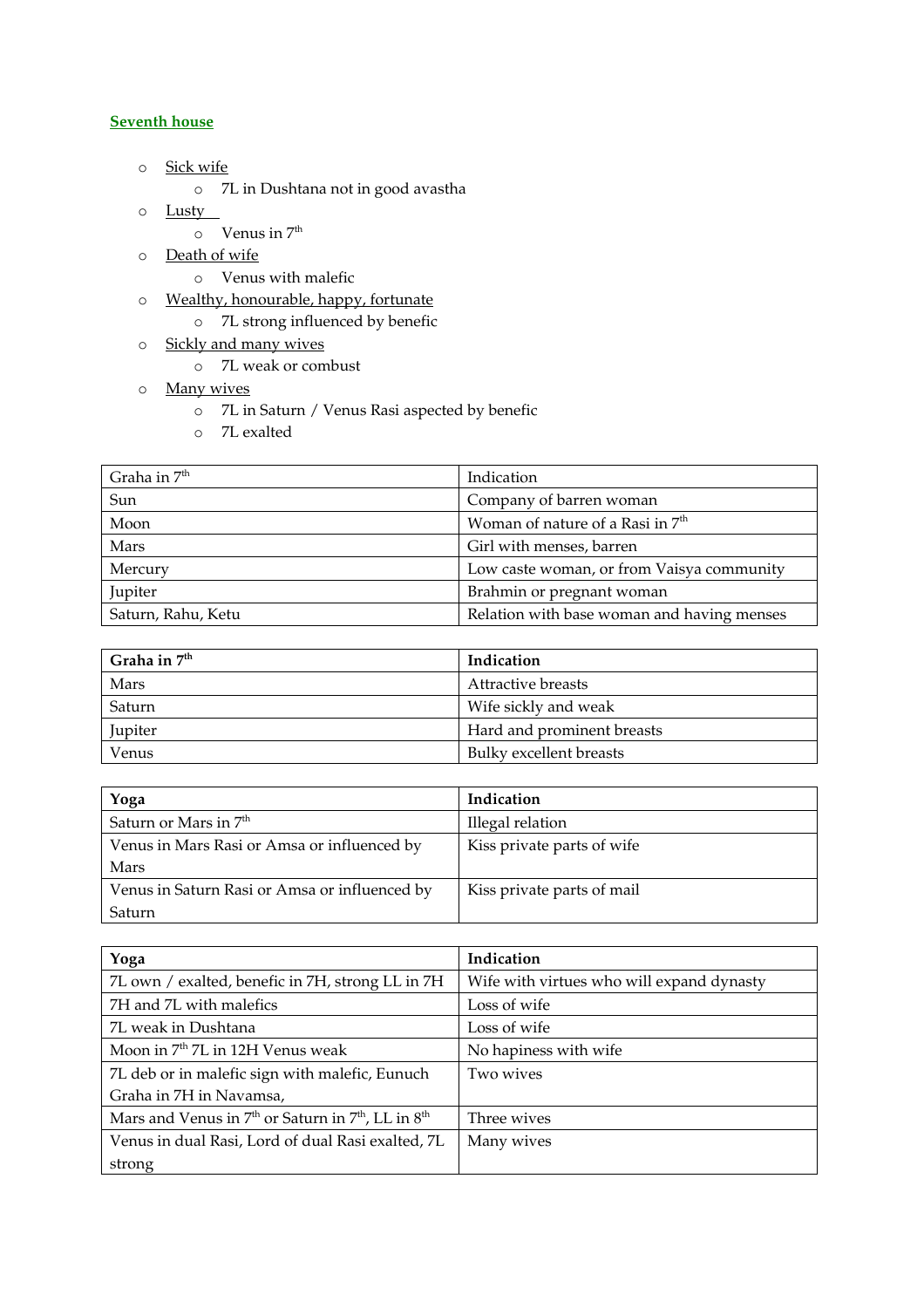## Eighth house

- Long life
	- o 8L in Kendra or Kona
	- o 5L, LL or 8L are in own / friendly rasi or amsa
	- o LL, 8L, 10L and Saturn occupy Kendra / Kona
- **Short life** 
	- o 8L with malefic in 8H with LL
	- o 8L in Kendra and LL is weak 20-32
	- o 8L in debiliatation, Malefic in 8H, LL weak
	- $\circ$  Malefics in 5<sup>th</sup> & 8<sup>th</sup> and 8L with malefic short life
- Death
	- o 8L with Malefic, Malefic in 12H instant death
	- o Malefics in Kendra/Kona and Benefics in  $6<sup>th</sup>/8<sup>th</sup>$ , 8L in deb in L immediate death
	- o We should also value it from Saturn and 10L
	- o 8L in 8H and Moon together with malefic without influence of benefics death within month
- Child
	- o 6L or 12L are in 6H or 12H or in L or 8H child with long life

## Ninth house

- o Fortunate
	- o If 9L is in 9H strong
	- o Jupiter in 9H and 9L in Kendra and strong LL
- o Fortunate father
	- o Strong 9L & Venus in 9H, Jupiter in Kendra
- o Indigent father
	- o Mars occupies 10th and 12th and 9L debilitated
- o Longlived father
	- o 9L exalted, 9H amsa occupied by Jupiter and Venus in Kendra
- o Father king
	- o 9L in Kendra aspected by Jupiter
- o Wealthy & famous father
	- o 9L/10L Parivartana aspected by benefic
- o Religious minded native
	- o Exalted Sun, 9L in 11H, favourite of a king
- o Devotion to father
	- o Sun in Kona, 9L in 7H influenced by Jupiter
- o Enmity
	- o LL with 6L in 9H
- o Begging food
	- o 10L and 3L weak, 9L debiliated or combust
- o Fortunate
	- o Venus exalted in conjunction with 9L, Sani in 3H
- o Abundant wealth
	- o Jupiter in 9H, 9L in Kendra/Kona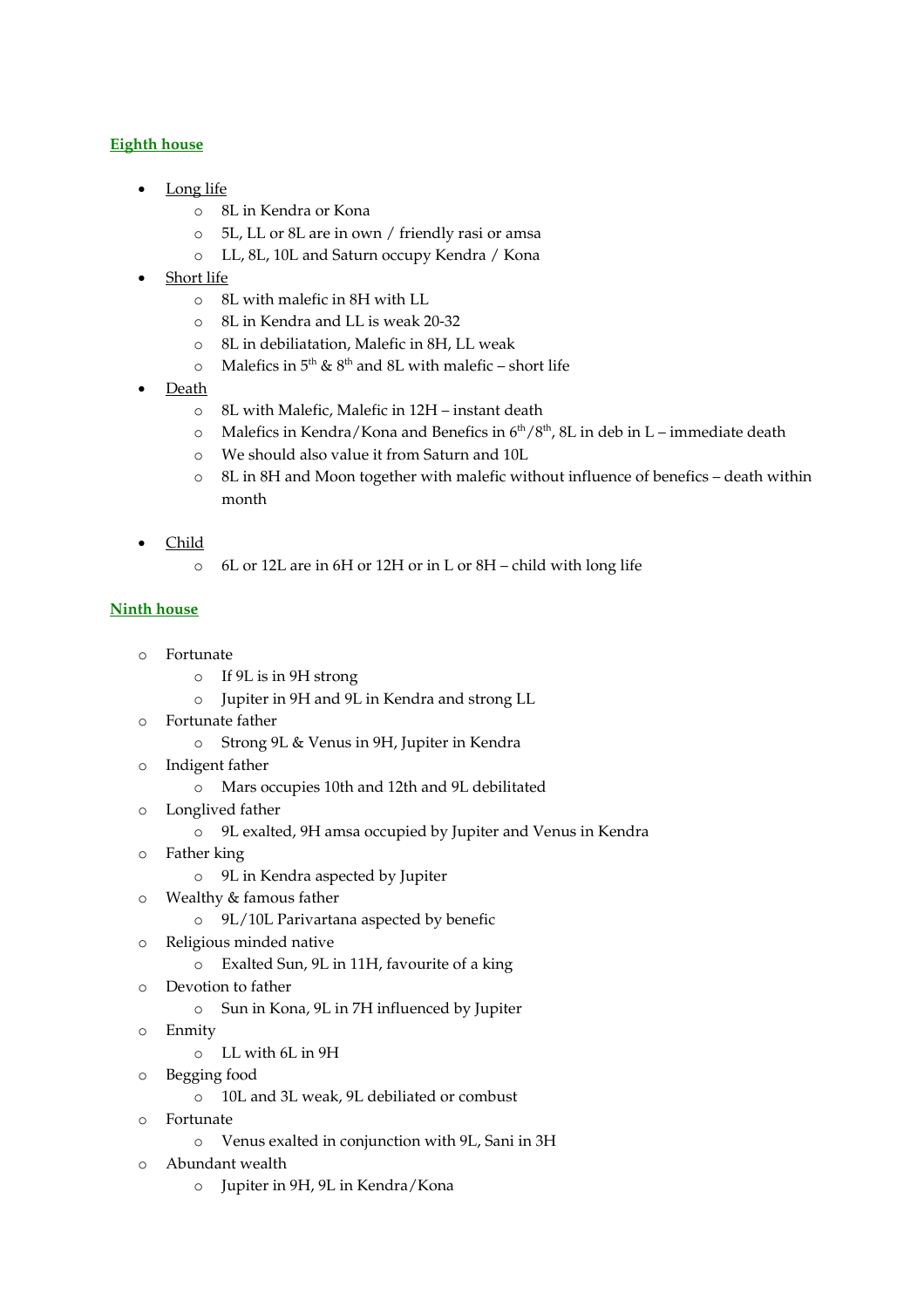o LL/9L Parivartana, Jupiter in 7H

#### Tenth house

- o Paternal hapiness, fame, good deeds
	- o 10L strong, exalted Rasi or Amsa, Own
- o Obstruction in work
	- o 10L weak
	- $\circ$  10L debilitated, 10<sup>th</sup> and 7<sup>th</sup> with malefics
- o Bereft of action
	- o Saturn deb in 10H, Malefic in 10H in Navamsa
- o Jyotishtoma Yajan
	- o Rahu in Kendra/Kona
- o Gain through royal patronage
	- o 10L with benefic in benefic house
- o Good deeds
	- o 10L in Kendra/Kona in exaltation aspected by Jupiter
	- o 10L in L with LL and Moon in Kendra/Kona
- o Bad deeds & bad name to his men
	- $\circ$  10<sup>th</sup> and 11<sup>th</sup> occupied by Malefics
- o Evil deeds
	- $\circ$  10L with Rahu in  $8<sup>th</sup>$
	- o 10L/8L Parivartana with malefic
- o Carnal pleasures to fill belly
	- o 10L with Saturn and Mars in 7H and 7L with Malefic
- o Honor, wealth and valour
	- o 10L exalted with Jupiter, 9L in 10H
- o Blessing of robes / ornaments
	- o 10L in Pisces with Jupiter
- o Failure in duties
	- o Sun with Rahu, Mars and Saturn in 11H
- o Learned & Wealthy
	- o Jupiter and Venus in Pisces LL strong, Moon exalted
- o Possesor of precious stones
	- o 10L in 11H, 11L in L, Venus in 10H

#### Eleventh house

- Gains
	- o 11L in 11H or in Kendra/Kona or exalted many gains
	- o 11L in 2H & 2L in Kendra, Jupiter in 11H immense gains
	- o Parivartana between 2L & 11L fortune after marriage
	- o Parivartana between 3L & 11L gains through brother

#### Twelfth house